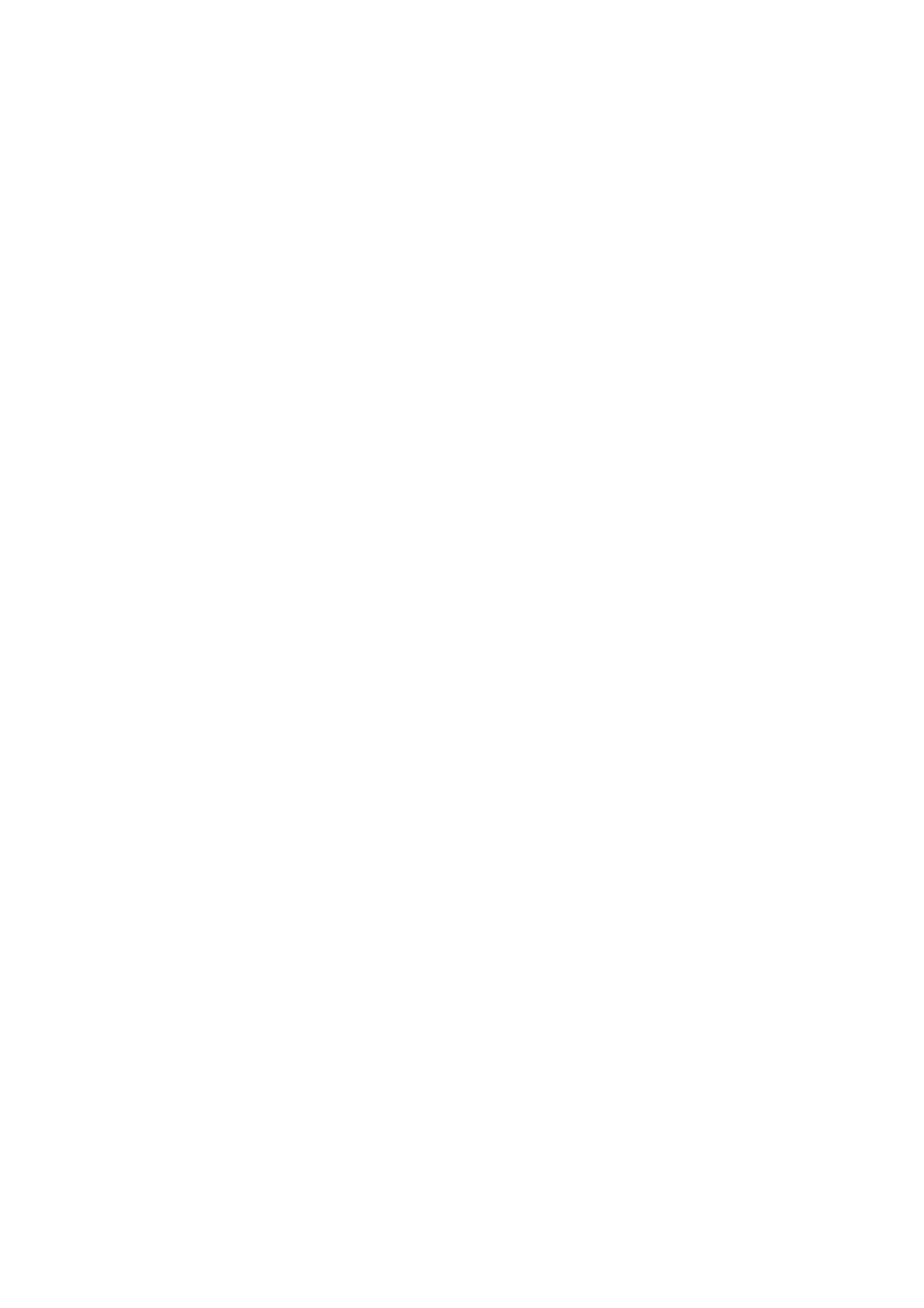### **Table1.** Cobalt content in Australian foods µg/kg

| Food                                          | $\mu$ g/kg | SEM µg/kg             | Food                                     | $\mu$ g/kg   | SEM µg/kg                            |
|-----------------------------------------------|------------|-----------------------|------------------------------------------|--------------|--------------------------------------|
| "VEGEMITE"*                                   | 1188       | 56                    | "WEET BIX" WA                            | 55.6         | 1.4                                  |
| Coffee, instant                               | 1016       | 19.9                  | Lamb kidney                              | 53           | 2.4                                  |
| Brazil nuts                                   | 1001       | 62                    | "NUTRI GRAIN"                            | 53           | 1.2                                  |
| Multi vitamin capsule <sup>1</sup>            | 995        | 5.8                   | Chocolate milk                           | 52           | 0.88                                 |
| Linseeds                                      | 823        | 18                    | "TIM TAM"                                | 49           | 1.1                                  |
| Brewers' yeast*                               | 547        | 12.2                  | Alfa alfa, fresh                         | 48           | 1                                    |
| Millet seeds                                  | 356        | 2.9                   | Pepitas                                  | 42.6         | 1.2                                  |
| <b>Buckwheat</b>                              | 275        | 7.1                   | Kidney beans                             | 41.6         | 1.2                                  |
| Chocolate, dark                               | 236        | 5.4                   | Pepper, black                            | 40           | $\,8\,$                              |
| Bran, rice                                    | 219        | $\mathbf{1}$          | Rock melon                               | 40           | $\overline{c}$                       |
| Chilli powder                                 | 214        | 5.8                   | "WEET BIX" NSW                           | 36           | 1                                    |
| Sunflower kernels                             | 198        | 2.6                   | "WEET BIX" SA                            | 36           | 0.57                                 |
| Liver, bovine                                 | 194        | 5.5                   | "GOOD START"                             | 35           | 0.3                                  |
| Marmite*                                      | 178        | $\overline{2}$        | Apricot, fresh                           | 34.6         | 3                                    |
| Curry powder                                  | 172        | 1.2                   | Cashew nuts, roasted                     | 34.6         | 0.6                                  |
| Peanut butter <sup>1</sup>                    | 169        | $\overline{2}$        | Avocado                                  | 34           | 0.6                                  |
| "MILO"                                        | 162        | 2.4                   | Bread, multigrain                        | 33           | 0.66                                 |
| Potato, fresh                                 | 137        | 2.9                   | Tofu, organic                            | 32.6         | 0.8                                  |
| ALL BRAN, original                            | 113        | $\overline{2}$        | "NUTMEAT"                                | 31           | $\mathbf{1}$                         |
| Bran, processed                               | 111        | 1.7                   | <b>Baked</b> beans                       | 31           | 1.1                                  |
| Broccoli                                      | 108        | 0.8                   | Barbecue biscuit                         | 29           | 0.57                                 |
| Potato crisps                                 | 107        | 2.8                   | Flour, Wholemeal                         | 28           | 1.2                                  |
| Peanut butter <sup>2</sup>                    | 101        | 4.2                   | Peas, frozen                             | 27           | 0.2                                  |
| Cereal                                        | 94         | 1.3                   | Beans, green, frozen                     | 26           | 2                                    |
| Beef, mince-extra lean                        | 87         | 2.9                   | Pumpkin                                  | 25.5         | 2.5                                  |
| <b>Brown</b> lentils                          | 82.6       | $\overline{2}$        | Bacon                                    | 23.3         | 0.33                                 |
| Chick peas                                    | 82         | 0.33                  | Oysters fresh                            | 22           | 0.33                                 |
| Tahini                                        | 80.6       | 2                     | Soy Sausage                              | 22           | 0.3                                  |
| "SULTANA BRAN"                                | 73         | 2.9                   | Pizza, vegetarian                        | 22           | 0.3                                  |
| Liver, lamb                                   | 72.6       | 0.88                  | Bran, Oat                                | 20           | 0.8                                  |
| "SOY TASTY"                                   | 72.6       | 0.6                   | Tomato sauce                             | 19.6         | 1.8                                  |
| "SAUSAGE FILLING MIX"                         | 68         | 0.6                   | "MAXIMIZE"                               | 18           | $\mathbf{1}$                         |
| Almonds                                       | 63         | 1.5                   |                                          | 18           | 0.3                                  |
| MCDONALDS fries                               | 57         | 0.3                   | Tomato, fresh<br>Soy milk                | 17           | 0.88                                 |
| "WEET BIX" hi bran                            | 57         | 0.3                   | Pizza                                    | 17           | 1.1                                  |
|                                               |            |                       |                                          |              |                                      |
| Walnuts                                       | 56<br>16   | 2<br>$\boldsymbol{0}$ | Prawns, fresh<br>Salmon                  | 16           | $\boldsymbol{0}$                     |
| Burger, whole<br>Cornflakes <sup>1</sup>      | 15.6       |                       | "UP & GO" malt                           | 3            | $\boldsymbol{0}$<br>$\boldsymbol{0}$ |
|                                               |            | 0.6                   |                                          | 3<br>3       |                                      |
| Oats, rolled<br>Capsicum, fresh               | 15.6       | 0.66                  | Baby formula, instant                    | 2.6          | 0.57                                 |
|                                               | 15.3       | 1.2                   | Peach slices, canned<br>$\text{Check}^1$ |              | 0.3                                  |
| Soymilk <sup>1</sup><br>Bread, "WONDER WHITE" | 12.7       | 1.3                   |                                          | 2.3          | 0.33                                 |
|                                               | 12.6       | 0.66                  | Bream, fresh                             | 2.3          | 0.3                                  |
| Honey                                         | 12.33      | 0.66                  | Tuna, canned                             | 2.3          | 0.33                                 |
| Cornflakes <sup>2</sup>                       | 11.6       | 0.3                   | Banana                                   | 1.6          | 0.33                                 |
| Mince                                         | 11.3       | 0.33                  | Orange, fresh                            | 1.5          | 0.5                                  |
| Pear, fresh                                   | 11         | $\boldsymbol{0}$      | $\text{Check}^2$                         | $\mathbf{1}$ | $\boldsymbol{0}$                     |
| Lettuce                                       | 10.3       | 1.2                   | Milk, whole                              | 1            | 0                                    |
| Cauliflower                                   | 10         | $\boldsymbol{0}$      | Egg, fresh                               | 1            | 0                                    |
| Sultanas                                      | 10         | .3                    | Steak, rump                              | 1            | 0                                    |
| Chicken roll                                  | 9.6        | 0.3                   | Milk, skim                               | 1            | $\boldsymbol{0}$                     |
| Coconut, desiccated                           | 9.3        | 0.33                  | Chicken, fresh                           | 1            | $\boldsymbol{0}$                     |
| Peas fresh                                    | 8.3        | 0.3                   | Lamb                                     | 1            | $\boldsymbol{0}$                     |
| Milk powder, whole                            | 8          | 2                     | "SO GOOD"                                | 1            | $\boldsymbol{0}$                     |
| Tempeh, organic                               | 8          | $\boldsymbol{0}$      | Pineapple, canned                        | 1            | $\boldsymbol{0}$                     |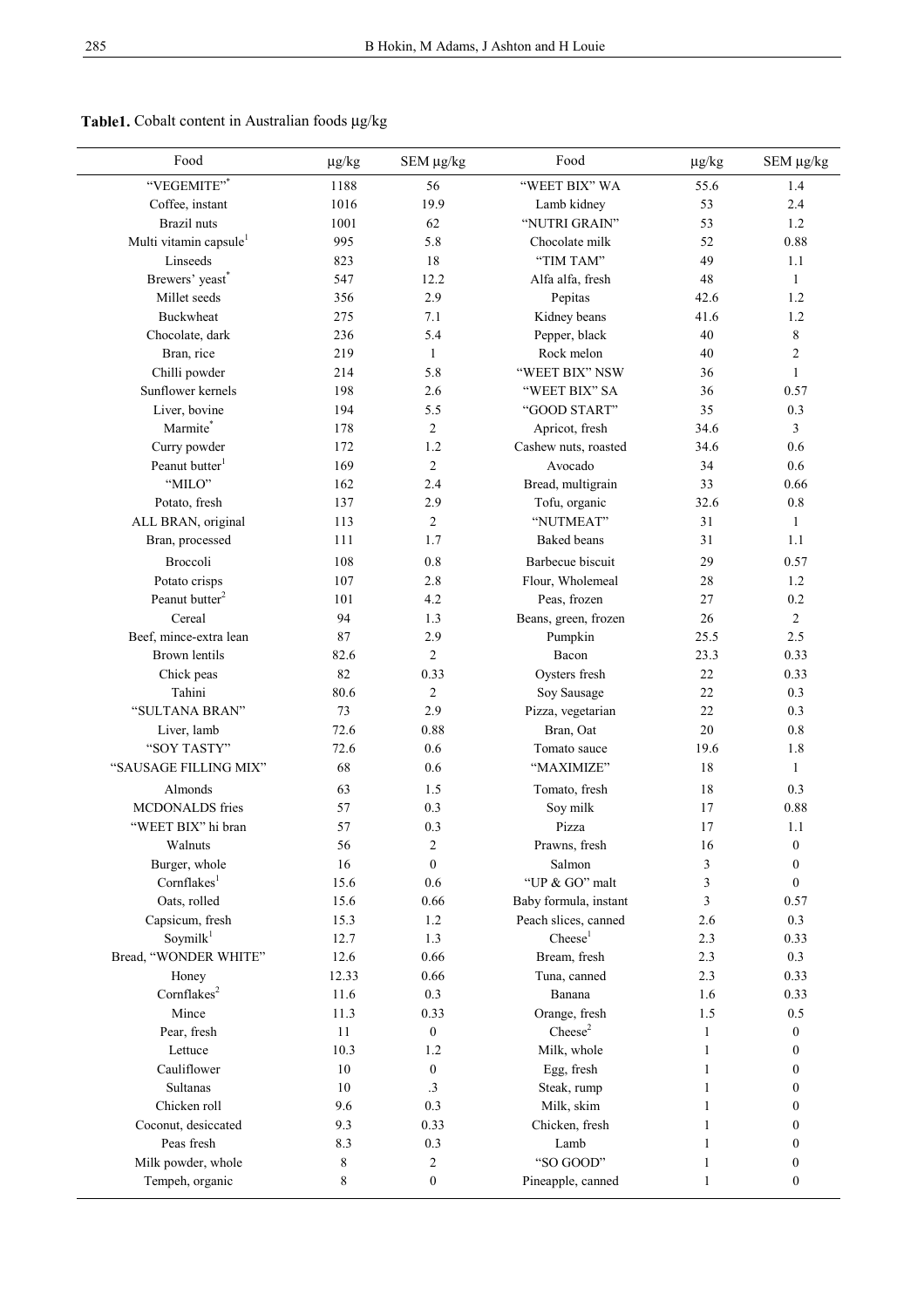| Food                   | $\mu$ g/kg     | SEM µg/kg                | Food                 | $\mu$ g/kg   | SEM µg/kg        |
|------------------------|----------------|--------------------------|----------------------|--------------|------------------|
| Rice, brown            | $\,$ $\,$      | $\mathbf{0}$             | Apple, red delicious | $\mathbf{1}$ | 0.3              |
| Pork sausage           | 7              | 0.58                     | Yoghurt <sup>2</sup> | 0.66         | 0.33             |
| Rice, white            | 7              | 0.33                     | Orange juice         | 0.66         | 0.33             |
| <b>Steak</b>           | 6.3            | 0.3                      | Apple juice          | 0.33         | 0.33             |
| "BIG MAC" burger Patti | 6.3            | 0.3                      | Margarine            | Bdl          | $\boldsymbol{0}$ |
| Pasta sauce, "LEGGOS"  | 6              | $\boldsymbol{0}$         | <b>Butter</b>        | Bdl          | $\boldsymbol{0}$ |
| Red wine               | 5              | 1                        | Olive oil            | Bdl          | $\boldsymbol{0}$ |
| Fish, canned           | 5              | 0.57                     | Vegetable oil blend  | <b>Bdl</b>   | 0                |
| Beans, fresh           | 5              | $\boldsymbol{0}$         | Vegeburger           | Bdl          | $\boldsymbol{0}$ |
| Flour, plain white     | 5              | $\boldsymbol{0}$         | "COKE"               | Bdl          | 0                |
| Ham, virgin            | 4.6            | 0.3                      | Black tea            | Bdl          | $\boldsymbol{0}$ |
| Steak, veal            | 4.3            | 0.3                      | Mineral water        | Bdl          | $\boldsymbol{0}$ |
| Fish, fresh            | 4              | $\boldsymbol{0}$         | Tap water            | Bdl          | $\boldsymbol{0}$ |
| Carrot                 | 4              | $\boldsymbol{0}$         | Egg powder           | Bdl          | $\boldsymbol{0}$ |
| WomBock                | 4              | 0.3                      | Sugar, white         | Bdl          | $\boldsymbol{0}$ |
| Spaghetti, raw         | 4              | $\mathbf{0}$             | Pork fillet          | Bdl          | 0                |
| Meat pie               | 3.3            | 0.3                      | Mushrooms, fresh     | Bdl          | 0                |
| Corn, frozen           | 3.3            | 0.88                     | Corn kernels, canned | Bdl          | 0                |
| Onion, fresh           | 3.3            | 0.3                      | Apple golden         | Bdl          | $\boldsymbol{0}$ |
| Yoghurt <sup>1</sup>   | 3              | $\boldsymbol{0}$         | Apple granny         | Bdl          | $\boldsymbol{0}$ |
| Pineapple, fresh       | 3              | 0.57                     |                      |              |                  |
| Pork sausage           | 7              | 0.58                     |                      |              |                  |
| Rice, white            | $\overline{7}$ | 0.33                     |                      |              |                  |
| <b>Steak</b>           | 6.3            | 0.3                      |                      |              |                  |
| "BIG MAC" burger Patti | 6.3            | 0.3                      | Margarine            | <b>Bdl</b>   | $\boldsymbol{0}$ |
| Pasta sauce, "LEGGOS"  | 6              | $\boldsymbol{0}$         | <b>Butter</b>        | <b>Bdl</b>   | 0                |
| Red wine               | 5              | $\mathbf{1}$             | Olive oil            | <b>Bdl</b>   | 0                |
| Fish, canned           | 5              | 0.57                     | Vegetable oil blend  | <b>Bdl</b>   | 0                |
| Beans, fresh           | 5              | $\boldsymbol{0}$         | Vegeburger           | <b>Bdl</b>   | 0                |
| Flour, plain white     | 5              | $\boldsymbol{0}$         | "COKE"               | <b>Bdl</b>   | 0                |
| Ham, virgin            | 4.6            | 0.3                      | Black tea            | <b>Bdl</b>   | 0                |
| Steak, veal            | 4.3            | 0.3                      | Mineral water        | <b>Bdl</b>   | 0                |
| Fish, fresh            | 4              | $\boldsymbol{0}$         | Tap water            | <b>Bdl</b>   | 0                |
| Carrot                 | 4              | $\boldsymbol{0}$         | Egg powder           | Bdl          | 0                |
| WomBock                | 4              | 0.3                      | Sugar, white         | <b>Bdl</b>   | $\boldsymbol{0}$ |
| Spaghetti, raw         | 4              | $\boldsymbol{0}$         | Pork fillet          | Bdl          |                  |
| Meat pie               |                | 0.3                      | Mushrooms, fresh     | Bdl          | $\boldsymbol{0}$ |
|                        | 3.3            |                          |                      |              | $\boldsymbol{0}$ |
| Corn, frozen           | 3.3            | $0.88\,$                 | Corn kernels, canned | Bdl          | $\boldsymbol{0}$ |
| Onion, fresh           | 3.3            | 0.3                      | Apple golden         | Bdl          | $\boldsymbol{0}$ |
| Yoghurt <sup>1</sup>   | 3              | $\boldsymbol{0}$<br>0.57 | Apple granny         | Bdl          | $\boldsymbol{0}$ |

Table1. continued Cobalt content in Australian foods  $\mu$ g/kg

 $Bdl =$  below detection limit; Values are means  $(N=3)$  and standard error of the mean

\*Data for Vegemite, Marmite and Brewer's yeast checked and confirmed; 1 Cenovis Mega Multi, containing 25 µg vitamin B12

|  | Table 2. Cobalt content in selected Australian breakfast cereals by State µg /kg |  |  |  |  |  |
|--|----------------------------------------------------------------------------------|--|--|--|--|--|
|--|----------------------------------------------------------------------------------|--|--|--|--|--|

| Food /Product                     | State where sourced                                     | Cobalt content $\mu$ g /kg                          |
|-----------------------------------|---------------------------------------------------------|-----------------------------------------------------|
| Cereal Weet-bix<br>(Sanitarium)   | Western Australia<br>New South Wales<br>South Australia | $57 \pm 1.4$<br>$37^a \pm 1$<br>$36^a \pm 0.57$     |
| Cereal Wheat bran<br>(Sanitarium) | Western Australia<br>New South Wales<br>South Australia | $108^b \pm 3.5$<br>$111^b \pm 1.7$<br>$106^b \pm 5$ |

Values are means  $\pm$  standard error of the mean ( $N=3$ ); values within a given column with the same superscripts are not significantly different  $(P > 0.05$ , one way –ANOVA)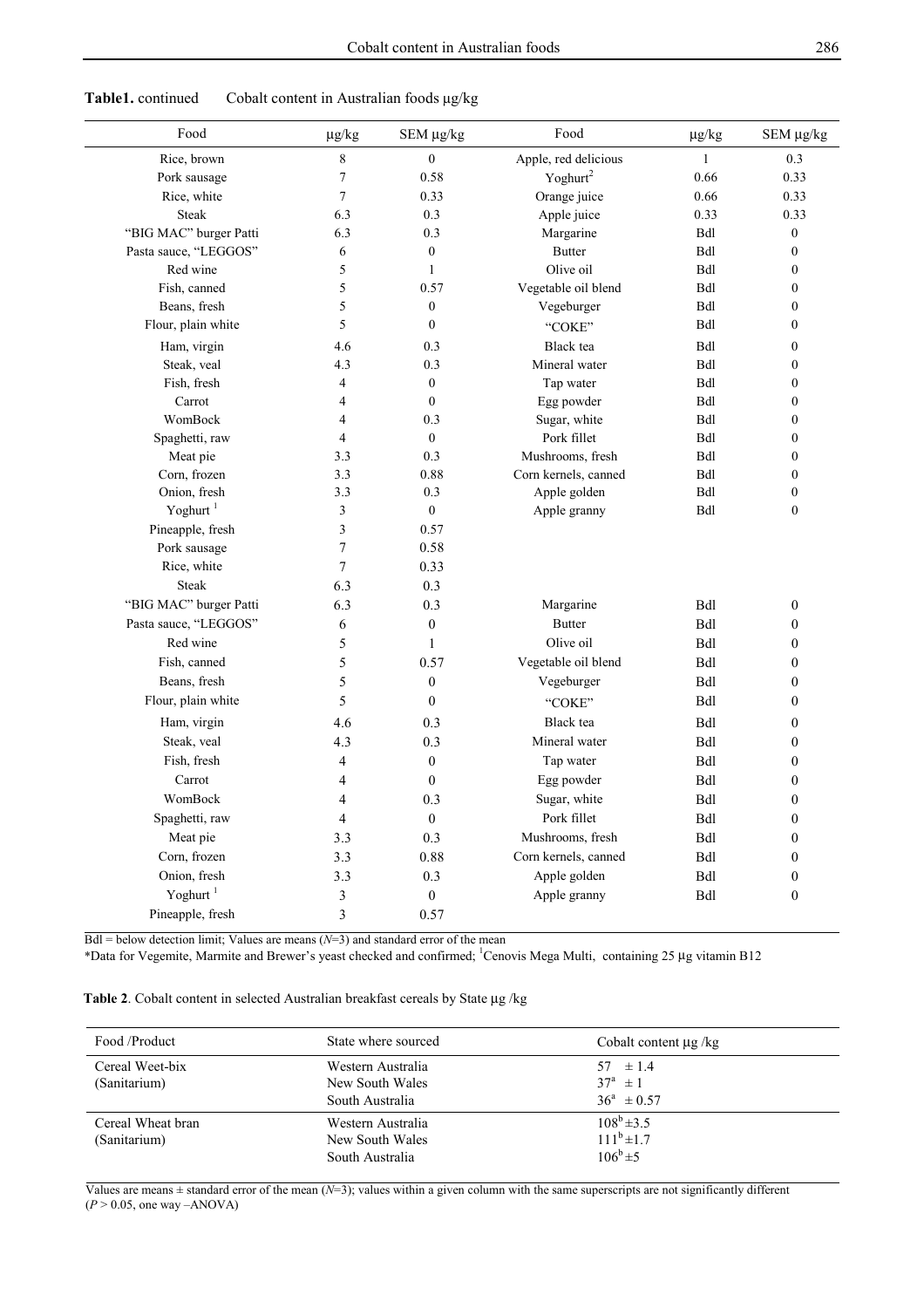would give some indication of the variability in cobalt content in soils and foods across Australia.

#### *Sample preparation*

Sample preparation was undertaken in the research laboratories of the Sanitarium Health Food Company. Food samples were homogenised using a nitric acid washed domestic food processor fitted with specially made titanium blades to eliminate possible cobalt contamination from stainless steel. Fruits and vegetables were washed in deionised (18MΩ) water to remove any dirt. All sample handling was undertaken in a clean room environment. Triplicate 1 gm samples were digested using 3 mL of nitric acid on a steam bath for 90 minutes, then left overnight. Digests were made up to 40 mL with deionised water and centrifuged. Ten millilitres of supernatant were provided for analysis.

#### *Analytical methods*

Analysis of samples (in triplicate) was performed by the Australian Government Analytical Laboratory using their Finnigan High Resolution Inductively Coupled Plasma Mass Spectrometer. This technology ensures that the cobalt results are free from potential matrix interferences.<sup>10</sup> Cobalt standard solutions with concentrations of 5, 10,

Australia. Variation in cobalt content from these three States 20 ppb were used to calibrate the instrument and indium was used as an internal standard for both samples and calibration solutions.

> The practical quantitation limit for cobalt was 0.2µg cobalt per 100gm of sample, with a detection limit being approximately 0.1µg cobalt for 100gm of sample. However, any results less than 0.2µg/gm should be considered qualitative, and are included here for comparison purposes only.

#### **Results**

The average cobalt content was calculated for each of the food or beverage items from the results of the three separate analyses performed. Table 1 lists in descending order the average cobalt content of all the foods tested. Table 2 presents the results of cobalt content on wheat and wheat bran from three Australian States.

#### **Discussion**

There is wide variability in the cobalt content in common Australian foods and beverages, ranging from over 1000µg/kg to undetectable levels (Table 1). The results however, have not been adjusted for serving size, *and*  hence total intake in some cases may be negligible, even though the relative amounts are quite high. Further, the variation in cobalt in food products produced in different States may reflect variation in soil concentrations as has

Table 3. Comparison of cobalt content in foods from several countries µg /kg

| Food type                                                           | Australia                     | Spain $^{\rm 11}$       | Canada $^{\mathrm{12}}$ | $USA$<br>$^{13}$ | France $14$    |
|---------------------------------------------------------------------|-------------------------------|-------------------------|-------------------------|------------------|----------------|
| <b>Cereals</b><br>Cornflakes<br>All bran                            | 12<br>113                     | $26\,$                  | $18\,$                  | $12\,$           | $\overline{4}$ |
| Meat                                                                | 86                            | 21                      | 8.7                     | $12\,$           |                |
| Poultry<br>Fish                                                     | 1<br>$\overline{4}$           |                         | 19.9                    |                  | 121            |
| Oils, fats                                                          | Bdl                           | 15                      |                         | $\sqrt{2}$       |                |
| Eggs                                                                | $\,1$                         | $10\,$                  |                         | 3                | 9              |
| Vegetables<br>Carrot<br>Broccoli                                    | $\overline{4}$<br>$101\,$     | 11                      | 9.7                     | $\boldsymbol{7}$ | 9              |
| <b>Fruits</b><br>Pear<br>Apple<br>Banana                            | 11<br>Bdl<br>$\boldsymbol{2}$ | $10\,$                  | 4.6                     |                  | 9              |
| <b>Nuts</b><br><b>Brazil</b><br>Peanut butter<br>Almonds<br>Walnuts | 998<br>101<br>63<br>56        |                         | 35.7                    | 26               |                |
| Potato                                                              | 137                           | 19                      | 74                      |                  |                |
| Milk, dairy products                                                | $\mathbf{1}$                  | $\overline{\mathbf{4}}$ | 5.2                     | 3                |                |
| Soft drink                                                          | <b>Bdl</b>                    | $\boldsymbol{7}$        | 1.1                     | $\boldsymbol{0}$ |                |
| Tap water                                                           | Bdl                           | $\overline{4}$          |                         | $\boldsymbol{0}$ |                |